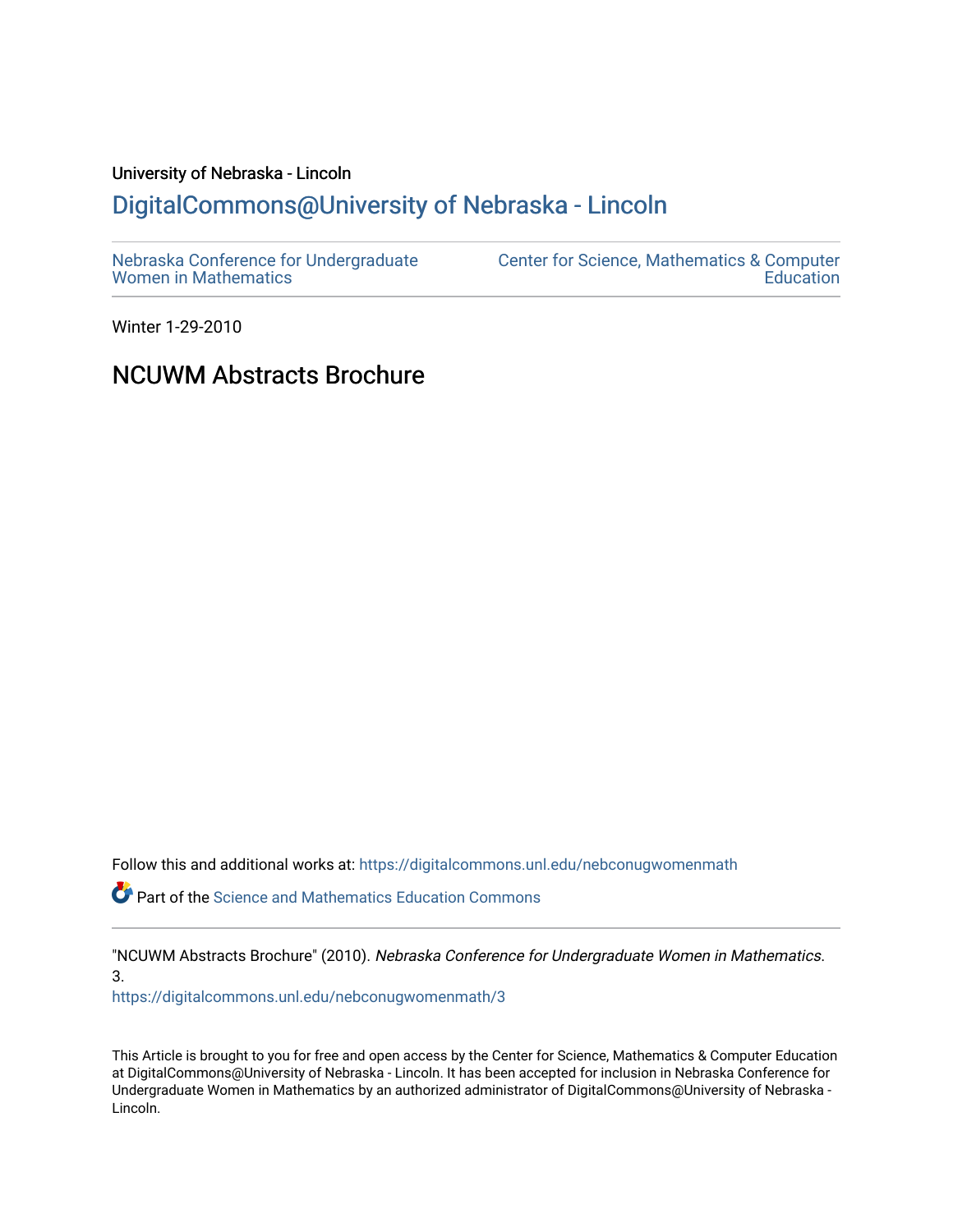# NCUWM 2010

# **Keynote Speakers**

**Dr. Bryna Kra,** Northwestern University "From Ramsey Theory to Dynamical Systems and Back"

**Dr. Karen Vogtmann,** Cornell University "Symmetries, Ping-Pong, and Outer Space"

# **Panel Discussions**

**Careers Using Mathematics Choosing a Mathematics Graduate Program Research Opportunities Random Tips**

#### **Crystal Zeager,** University of Michigan **Breakout Sessions**

**What is Research?Preparing for (Applying to) Graduate School Juggling Career and Life Jumping from a Small College to Graduate School Choosing a Graduate School Graduate School in Math EducationCareers and Graduate School in StatisticsFun in MathCareers with a Bachelor's Degree Careers with a Master's Degree Being a Female Mathematician from an Underrepresented Group**

www.math.unl.edu/ ~ncuwm/12thAnnual

### **Invited Panelists**

**Catherine Buell,** North Carolina State University **Erika Camacho,** Arizona State University **Ye Sle Cha,** SUNY Stony Brook **Susan Cooper,** University of Nebraska-Lincoln **Dean Evasius,** National Science Foundation **Pari Ford,** University of Nebraska at Kearney **Sue Geller,** Texas A&M University **Aviva Halani,** Arizona State University **Katie Johnson,** University of Nebraska-Lincoln **Barbara Jordan**, Lockheed Martin **Megan Patnott,** University of Notre Dame **Katherine Poirier,** City University of New York **Mary Lynn Reed,** National Security Agency **Tina Straley,** Mathematical Association of America **Linda Thiel,** Society for Industrial and Applied **Mathematics Katie Walsh,** University of California San Diego





Department of Mathematics 203 Avery Hall University of Nebraska-Lincoln Lincoln, NE 68588-0130 ncuwm@math.unl.edu

# **NCUWM**

Nebraska Conference for<br>Undergraduate Women in Mathematics

#### 12th AnnualJanuary 29-31, 2010

A national showcase for research projects of undergraduate women in the mathematical sciences

www.math.unl.edu/ **<sup>~</sup>**ncuwm/12thAnnual ncuwm@math.unl.edu



University of Nebraska–Lincoln